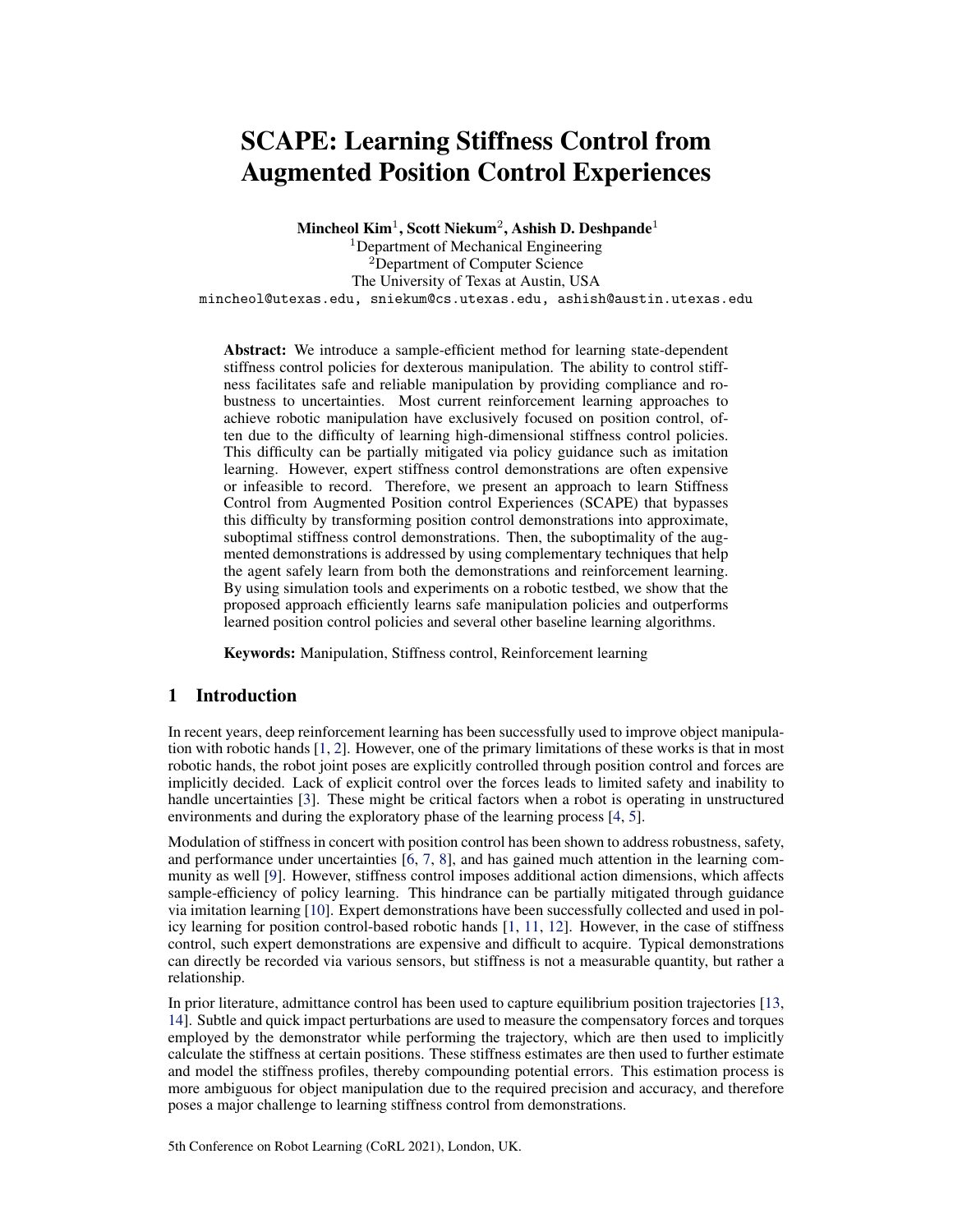In this paper, we present a novel learning strategy—Stiffness Control from Augmented Position control Experiences (SCAPE)—for learning state-dependent stiffness control policies in highdimensional problems such as dexterous manipulation. Imitation learning is used in conjunction with reinforcement learning to provide policy guidance, and we propose a way to bypass the need for stiffness demonstrations through an augmentation process. This process leverages the knowledge of the robot model such that we do not require expert stiffness control demonstrations. Instead, position control demonstrations are augmented to infer approximate, suboptimal stiffness control demonstrations. To address this suboptimality, we use a Q-filter [\[11\]](#page-8-0) to prevent the agent from mimicking dangerous choices that may appear in the inferred stiffness demonstrations. We also introduce the concept of an imitation regulator that controls the mode of imitation depending on the assessment of the current policy. Ablation studies show that these techniques play meaningful roles in both safety and stability of learning. Through simulation and experiments, we show that SCAPE produces a successful policy that is robust to different types of realistic uncertainties, and safe in terms of force interaction.

## 2 Background and Related Works

Some of the notable past works in learning stiffness control rely on a reference trajectory, which we refer to as trajectory-dependent approaches. However, the lack of robustness to uncertainties and variability in the task dynamics renders these approaches inapplicable to dexterous manipulation. Other recent research aims to learn a stiffness controller that dynamically adapts to the environment, which we refer to as state-dependent approaches. In this section, we briefly explain some of the notable attempts to learn stiffness control, and discuss possible shortcomings.

## 2.1 Trajectory-dependent Stiffness Controllers

One possible approach is to learn time-indexed gain scheduling through PI<sup>2</sup> [\[15\]](#page-8-0), which is a stochastic optimization method that results in a time-indexed reference trajectory that can be tracked by the robot without modeling the inverse kinematics or dynamics. This approach adds additional parameters to control compliance so that the resulting controller takes environment dynamics into account and modulates the gains accordingly  $[16, 17, 18]$  $[16, 17, 18]$  $[16, 17, 18]$  $[16, 17, 18]$  $[16, 17, 18]$ . However, a solution from  $PI<sup>2</sup>$  can only optimize about a pre-defined cost function and cannot be used for object-centered manipulation, which requires highly divergent position and stiffness trajectories depending on the goal and observations.

Another approach uses an Incremental Gaussian Mixture Model (IGMM) and Gaussian Mixture Regression (GMR) to predict the interaction force for the next time-step, and feed-forward appropriate control effort [\[19,](#page-9-0) [20\]](#page-9-0). The goal of this approach is to learn a feed-forward model such that the feedback stiffness control effort can be minimized. However, this approach makes a critical assumption that expert demonstrations with force trajectories are available, which renders it inapplicable without such demonstrations.

Trajectory planners combined with reinforcement learning can also be used. Once the trajectory is defined, a residual control policy can be learned to adjust the gains according to the current observation. This method is mostly used in simple tasks where a trajectory planner is readily available, such as in peg-in-hole assembly tasks [\[21,](#page-9-0) [22,](#page-9-0) [23\]](#page-9-0). While this is a suitable approach for closed environments, it is less effective for dexterous manipulation where desired trajectories can change based on dynamic observations such as dropping the object or unexpected interaction forces. In addition, due to the lack of policy guidance, the learning process requires a complex reward function as well as an extensive amount of training time even with a trajectory planner aiding the policy search.

## 2.2 State-dependent Stiffness Controllers

Due to the specificity of the solution, relying on a fixed reference trajectory or scheduled gain is bound to result in catastrophic failure in dynamically changing environments. To account for a large degree of variability in the environment, state-dependent stiffness control policies have recently been proposed. In this paper, we compare our work with these state-dependent methods, as the existing trajectory-dependent approaches are inapplicable in dynamic settings.

In one related approach, during hopping and wiping motions [\[24\]](#page-9-0), the robots successfully produce stiffness control policies that outperform direct torque control and position control policies. How-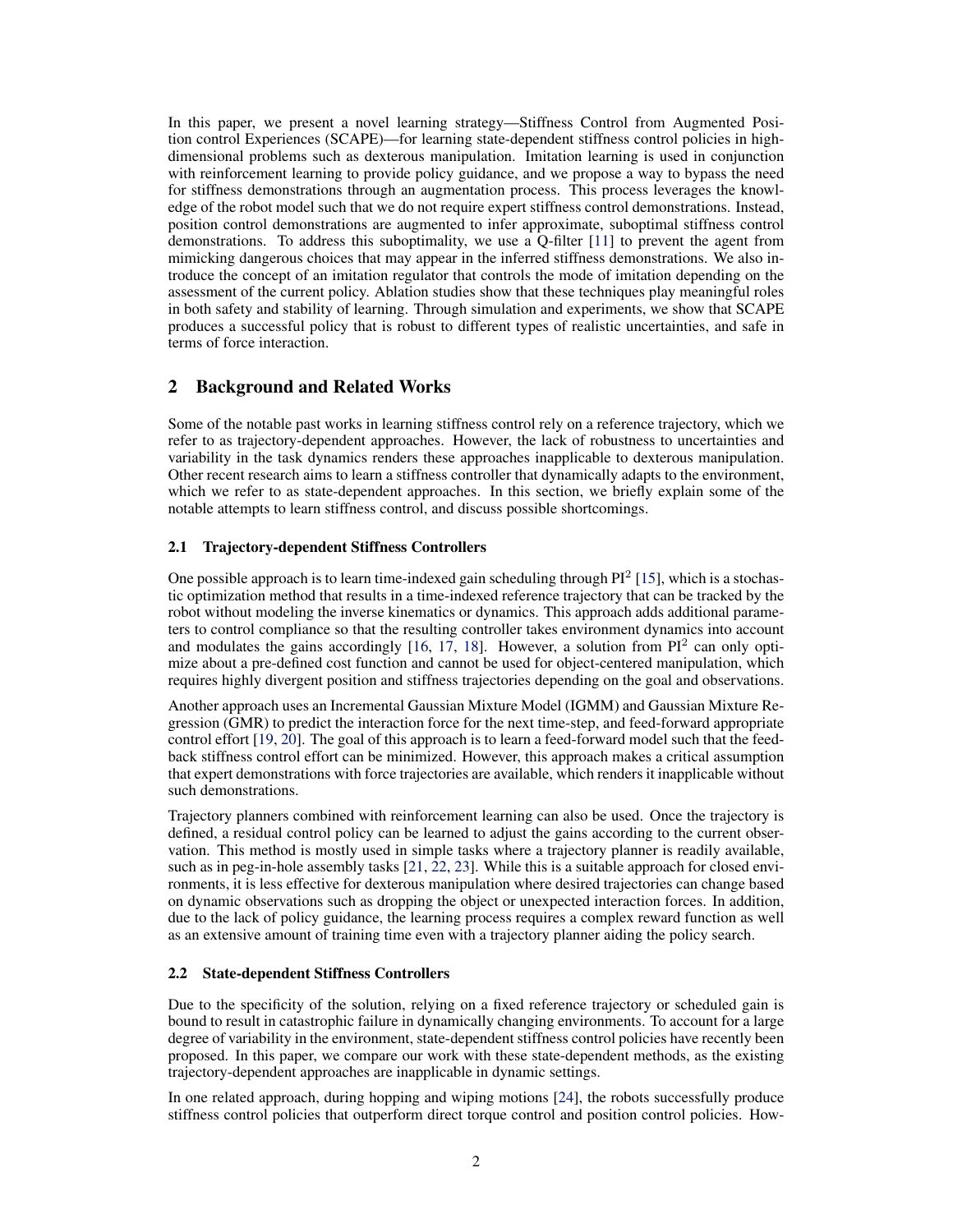

Figure 1: (a) Proposed learning scheme for SCAPE. (b) Proposed augmentation process of position control demonstrations.

ever, this approach is strictly limited to simple and repetitive low-dimensional movements. For instance, the robot is allowed to move only in one direction in the hopping task, or along a pre-defined circular path in the wiping task.

A similar work demonstrates the performance difference based on the form of the control policy [\[25\]](#page-9-0), where variable impedance control outperforms all other controller types in simple tasks. Despite the effort to simplify the problem into a lower-dimensional manifold by keeping the gripper closed in the door opening task, the variable impedance control (VIC) fails to outperform the fixed impedance control. A possible culprit can be the high dimensionality induced by VIC. A similar work [\[26\]](#page-9-0) observes stability-guaranteed learning for VIC during peg-in-hole tasks.

Other work depicts a task-space impedance controller's performance in quadruped locomotion [\[27\]](#page-9-0). Variable impedance control policies outperform the direct torque control policy in terms of cumulative rewards and robustness to disturbances. Interestingly, impedance controllers resulted in more energy-efficient policies although the reward function did not consider energy. It is worth noting that an extensively tuned gait planner was provided to the agent to learn a successful policy.

While these state-dependent approaches show promising results in terms of robustness to uncertainties, these existing approaches focus on simple single-stage, repetitive tasks and require extensive reward shaping due to the lack of policy guidance. In the next section, we explain how SCAPE addresses this issue and produces successful state-dependent stiffness control policies, which can be used in multi-stage tasks such as grasping and manipulation.

# 3 Methods

In this section, we present our approach, SCAPE, to learn state-dependent stiffness control without requiring stiffness control demonstrations. Use of imitation learning within reinforcement learning improves policy guidance, thereby enabling high-dimensional dexterous manipulation. For SCAPE and all the baselines, we employ Deep Deterministic Policy Gradient with Hindsight Experience Replay (DDPG + HER, [\[11\]](#page-8-0)). The overall learning scheme is depicted in Fig. 1a, where the stiffness control policy takes in observed states s and the goal g, and produces an action  $\pi(s, g)$  which contains the desired stiffness in addition to the desired pose. The controller block is the high-level controller, which employs task-space stiffness control. SR refers to the overall success rate of the current policy (i.e., how often does the object reach the goal states while staying intact?).

A commonly used action representation in dexterous manipulation describes only the desired position of the actuator in the inner control loop, hence the name position control. On the other hand, a stiffness control policy outputs actions that describe the desired position of the actuators as well as the desired stiffness in the corresponding joint, as shown in Fig. 1a. However, as explained earlier, it is difficult to obtain expert stiffness control demonstrations for imitation learning. Therefore, we use augmented position control demonstrations as shown in Fig. 1b.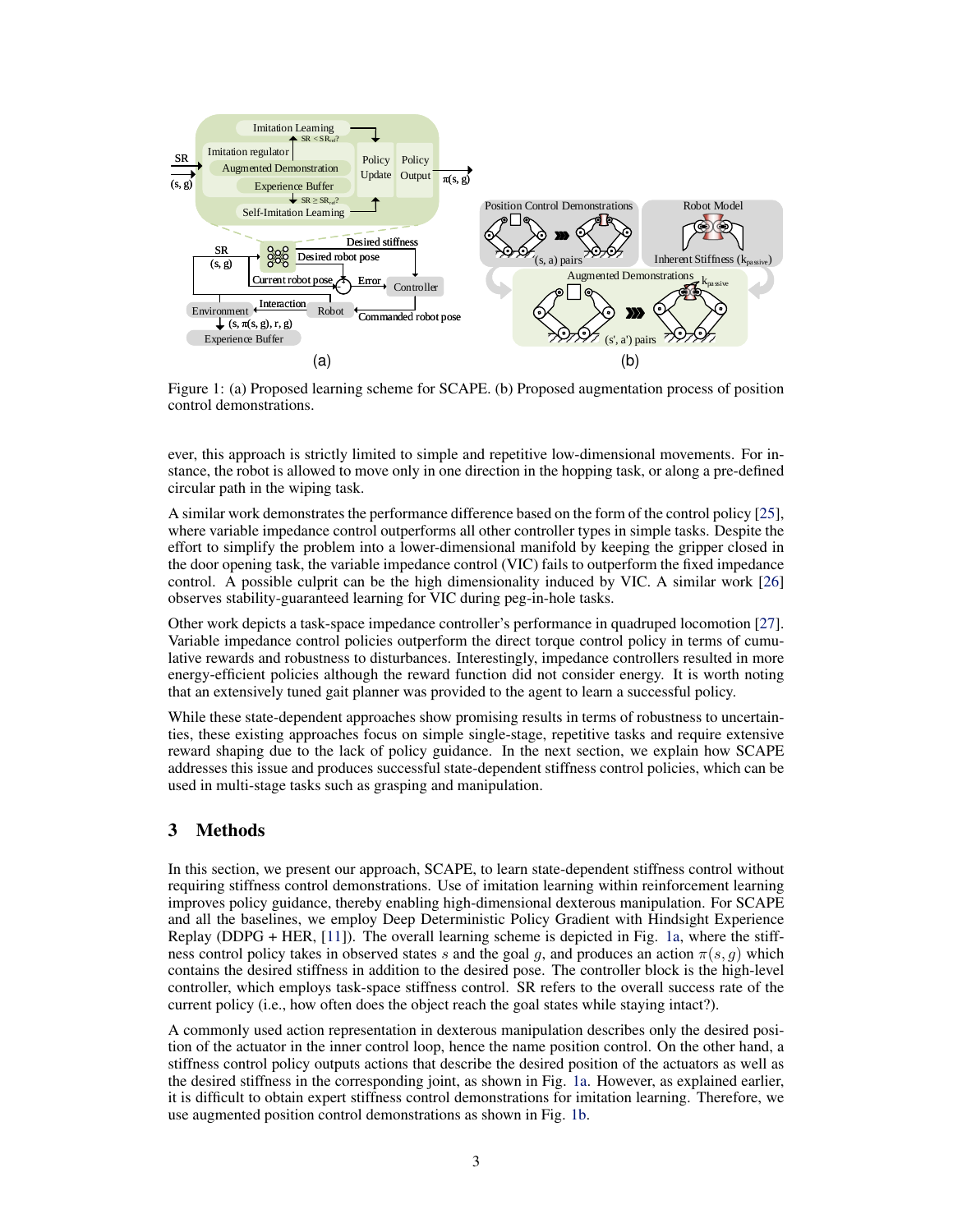These demonstrations are typically generated from teleoperation or kinesthetic teaching, and contain desired position trajectories. In our study, we use 25 demonstrations that accomplish task-related kinematic goals without consideration for the object fragility (e.g., commanded to fully close the grippers). We leverage the fact that the stiffness of the robot is known either from the simulation model or the hardware specifications, and that position control works by moving to the desired position with the inherent stiffness or position gain of the actuator. In this paper, we refer to this inherent stiffness as  $\mathbf{k}_{passive}$ . Therefore, state-action pairs,  $(s, a)$ , in common position control demonstrations can be augmented to that of stiffness control demonstrations,  $(s', a')$ , where the desired stiffness is  $\mathbf{k}_{passive}$ . Consequently, these augmented demonstrations become suboptimal stiffness control demonstrations since the commanded stiffness of the robot is fixed to  $\mathbf{k}_{passive}$ . We can then infer the reward function of the task from the augmented demonstrations without manual reward shaping, and at the same time use it to learn improved stiffness control. Note that  $k_{passive}$ is n-dimensional stiffness, from which we can choose any dimension of interest and modulate the stiffness. In this paper, we modulate the stiffness in the grasping dimension (i.e.,  $\mathbf{k}_{passive} \in \mathbb{R}$ ).

#### 3.1 Outperforming the Demonstration

Simple imitation learning in the form of behavioral cloning does not allow the agent to improve beyond the performance of the demonstrations due to the cloning loss [\[11\]](#page-8-0). The weight of the cloning loss can be decreased iteratively, assuming that the agent is able to learn a policy equivalent to the demonstrator early in the iteration [\[1\]](#page-8-0). But it is unclear how to determine the amount of dependency on the demonstrations with respect to the iteration. Also, simply reducing the dependency does not prevent the agent from cloning the undesirable behaviors seen in the suboptimal demonstrations we use. Therefore, we adopt additional techniques to encourage the policy to outperform the augmented demonstrations and address its suboptimality.

#### 3.1.1 Q-Filter

We use a Q-filter [\[11\]](#page-8-0) to choose which replay transitions to clone from. The fundamental motivation behind learning from demonstrations is the assumption that the demonstrations provide a near-optimal action. However, this is not true for the augmented demonstrations. A Q-filter allows the agent to compare the Q values produced by the transitions from demonstrations,  $(s_i, a_i, g)$ , and the current policy,  $(s_i, \pi_\theta(s_i, g), g)$ . By comparing their values, the agent does not clone the behavior if its current policy provides a better action for the given demonstration state. More formally, the cloning loss  $L_{bc}$  can be defined as:

$$
L_{bc} = ||a_i - \pi_\theta(s_i, g_i)|| \mathbb{1}_{Q(s_i, a_i, g_i) > Q(s_i, \pi_\theta(s_i, g_i), g_i)}
$$
(1)

However, it is often difficult to infer the subtle difference in the qualities of the policies solely from examining the resulting Q estimates due to the overestimation issue of Q values [\[28\]](#page-9-0). Although the usage of the Q-filter improves the safety of learning, it tends to produce oscillatory gradients that prevent convergence of the policy due to its Boolean property [\[11\]](#page-8-0).

#### 3.1.2 Imitation Regulator

To improve convergence of our method, we introduce an imitation regulator that observes the overall success rates of the current policy and determines the appropriate source of imitation from: 1) the augmented demonstrations and 2) the agent's own past experience. The latter is sometimes referred to as self-imitation learning [\[29\]](#page-9-0). The regulator controls the replay buffer  $\mathcal{D}_{IR}$  used for sampling transition batches to imitate as follows:

$$
\mathcal{D}_{IR} = \begin{cases} \mathcal{D}_{demo}, & \text{if } SR < SR_{ref} \\ \mathcal{D}_{SIL}, & \text{otherwise} \end{cases}
$$
 (2)

where  $\mathcal{D}_{SIL}$  and  $D_{demo}$  refer to the buffers that store the actual experience replay and the augmented demonstrations, respectively.  $SR \in [0,1]$  is the overall success rate of the current policy. It is considered an overall success if the object reaches the goal states and also stays intact throughout the episode.  $SR_{ref}$  is the reference success rate that is empirically found. Put simply, the regulator actively switches the source of demonstrations from  $\mathcal{D}_{demo}$  to  $\mathcal{D}_{SIL}$  once the success rate reaches  $SR_{ref}$ . This brings three primary benefits. First, the agent no longer references the suboptimal demonstrations which contain undesirable behaviors. Second, the policy converges faster from the minimized oscillation of gradients. Third, by cloning the previously generated actions, the agent leverages exploration, thereby improving upon its current policy.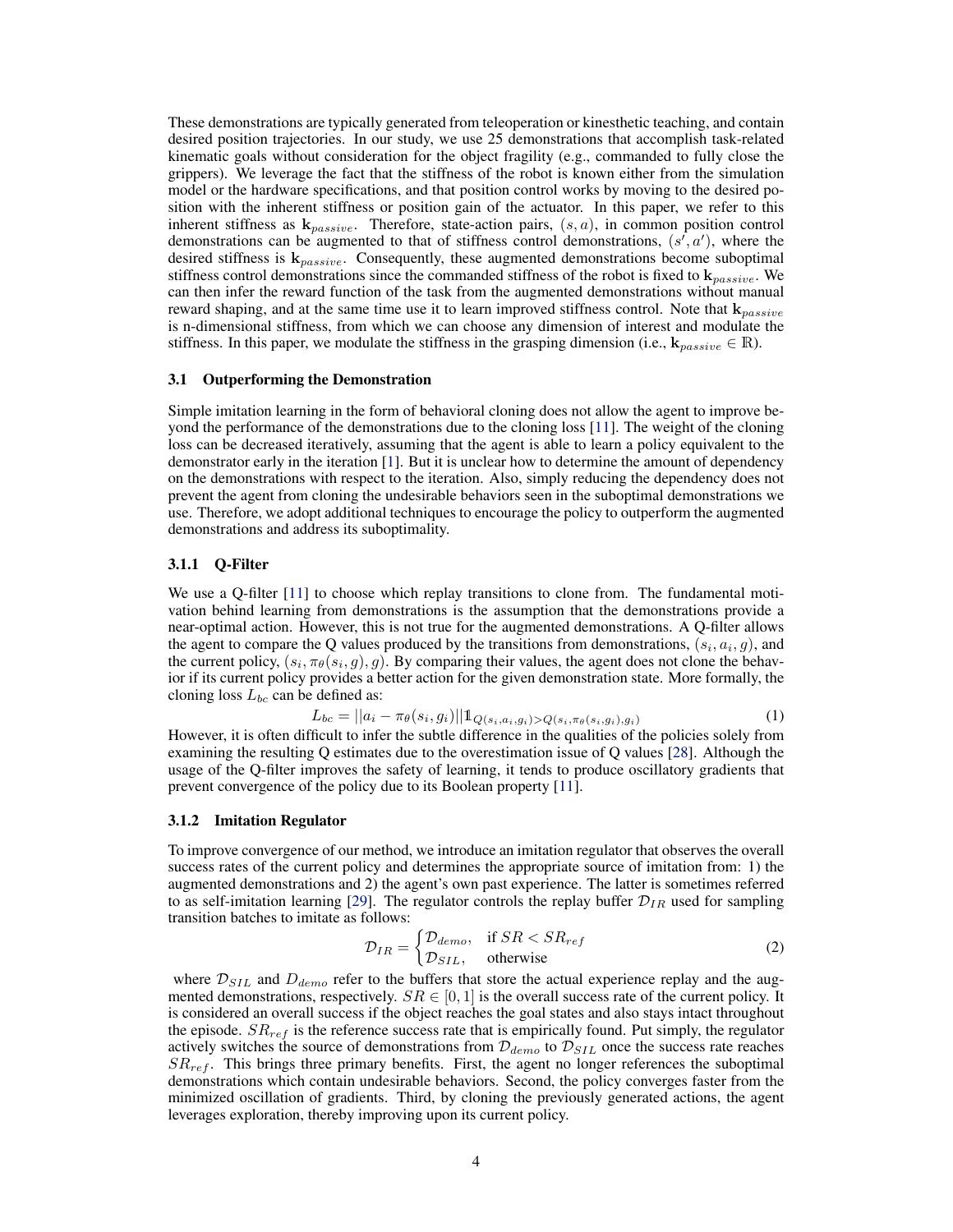

Figure 2: Initial and final scenes of the (a, b) Block, (c, d) Chip, and (e, f) NuFingers environments.

## 4 Environments

We use three robotic manipulation environments shown in Fig. 2 for simulation and experiments. Details for each environment can be found in Appendix A. For simulation, we use robots provided by OpenAI Gym [\[30\]](#page-9-0). In all environments, we do not use the ground-truth force measurements during training. Instead, we use quasi-static force measurements from the series elasticity of the robot, which do not require force sensors (i.e.,  $\mathbf{F} \approx \mathbf{k}_{passive}(\mathbf{x}_{desired} - \mathbf{x}_{current})$ ). Note that x is defined in the same coordinate frame as  $\mathbf{k}_{passive}$ . For safety evaluation however, unless stated otherwise, we use ground-truth force measurements. A successful policy must meet both task-related (e.g., did the object reach the goal states?) and safety-related (e.g., is the object intact?) goals. For instance, even if the object reaches the goal states, the task is considered a failure if the applied force exceeds the breaking force. The task-related kinematic reward is  $r_{task}(s) : s \rightarrow \{-1,0\}$ , and the safetyrelated reward is  $r_{safety}(s) : s \rightarrow (-\infty, 0]$ . Combining these reward functions naturally leads the agent to accomplish the kinematic goal while minimizing the estimated interaction force. For all environments, the immediate reward R for the observation s is defined as:

$$
R(s) = r_{task}(s) + r_{safety}(s)
$$
  
\n
$$
r_{task}(s) = \begin{cases} 0, & \text{if kinematic goal is met} \\ -1, & \text{otherwise} \end{cases}
$$
  
\n
$$
r_{safety}(s) = -\alpha ||\mathbf{F}|| - \beta ||\dot{\mathbf{q}}||
$$
 (3)

where F is the estimated force,  $\dot{\mathbf{q}}$  is the joint velocity, and  $\alpha$  and  $\beta$  are normalization coefficients that depend on the environment.

Furthermore, we implement a low-pass filter with a time constant of 0.05s for all force measurements in the simulation. To validate the robustness under realistic conditions, we include three types of uncertainties during training: 1) random perturbation to the object within grasp, 2) measurement noise in the object's position, and 3) random control failure, that repeats the previous action.

#### 4.1 Quasi-static Pick-and-place Environment (Block)

The Block environment entails a pick-and-place task and is used to verify whether SCAPE is capable of learning a safe and robust manipulation policy under quasi-static assumptions. In this environment we assume that the ground-truth force matches the estimated force, which is reasonable to assume when the object is in grasp and the involved masses are small enough. The observation includes relative positions between the object, gripper, and the goal, as well as the gripper configurations, estimated force, and stiffness. The action includes Cartesian movement of the gripper, change in the gripper configurations, the changes in stiffness and its limit.

### 4.2 Dynamic Pick-and-place Environment (Chip)

Chip environment is a dynamic version of the pick-and-place environment, designed to demonstrate that SCAPE produces a successful manipulation policy even in dynamic situations where the agent does not have access to ground-truth force measurements. The robot is required to slide the object up the wall using friction. Thus, the ground-truth force comes from not only the finger, but also from friction, which depends on velocity and normal force. The observation and action spaces are similar to the Block environment, but the observation also includes the fingertip velocity in Cartesian space, which is part of the kinematic goal in this case. If only position is considered for the kinematic goal, we have found that the agent constantly moves the object around the goal location. We postulate that this phenomenon arises from kinetic friction being smaller than static friction.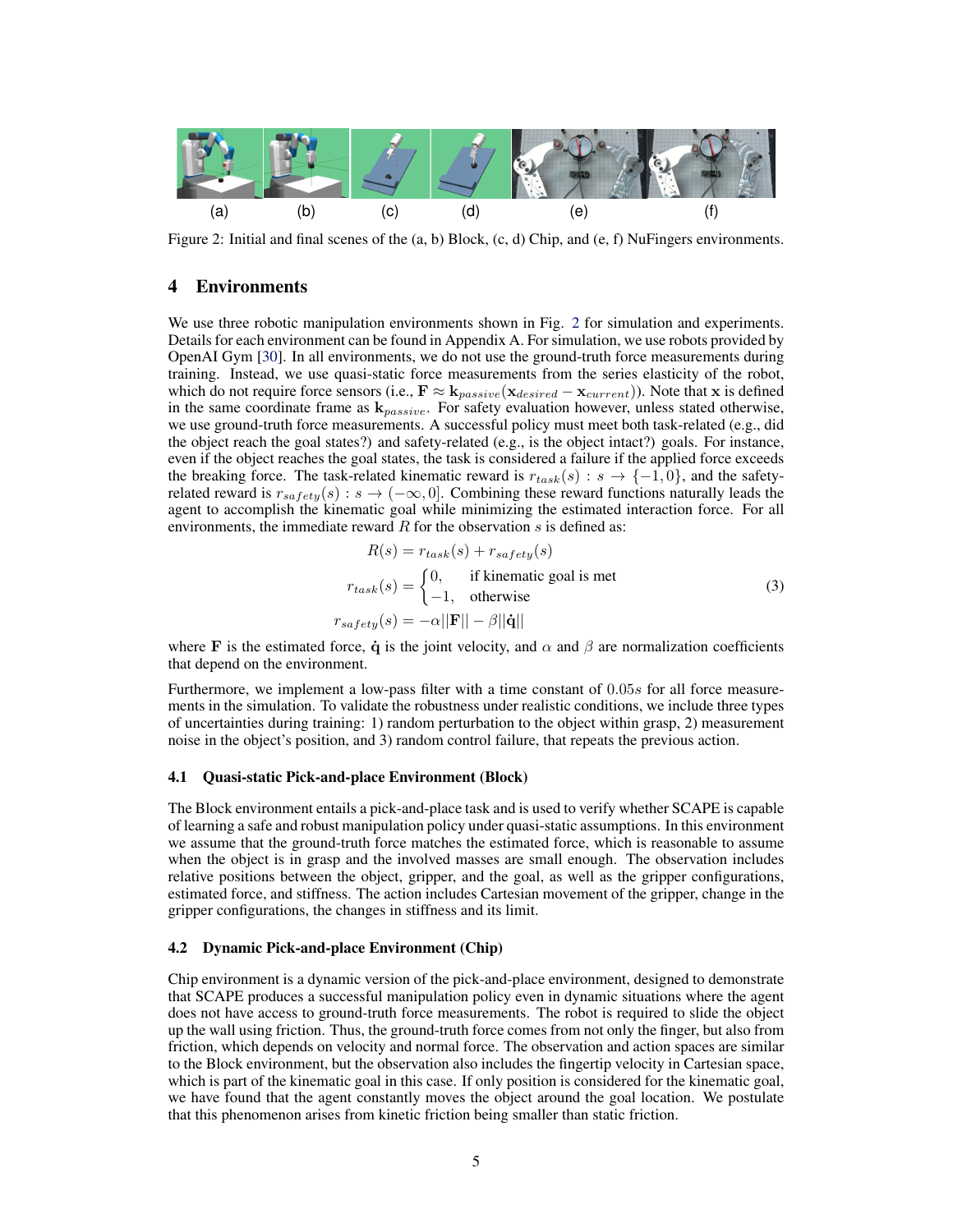#### <span id="page-5-0"></span>4.3 In-hand Manipulation Environment (NuFingers)

To demonstrate the applicability for in-hand manipulation, we use the NuFingers testbed [\[7\]](#page-8-0). We first train the agent with domain randomization [\[2\]](#page-8-0) in a representative environment on Gym, and directly transfer the policy to the robot without any fine-tuning to validate its transferability and robustness under uncertainties. The ground-truth force measurements are only used for validation. The observation includes polar coordinates and relative orientation from the object of each finger, forces, joint velocities, and stiffness. The action includes define radial and tangential movements of the fingers. Stiffness modulation is applied in the radial direction, which dominates the grasping force. The task-related kinematic goal is to rotate the object to the desired orientation.

## 5 Results

In this section, we demonstrate the performance of SCAPE in various environments. Without the proposed augmentation process, baseline algorithms must learn a stiffness control policy from scratch [\[24,](#page-9-0) [25,](#page-9-0) [27\]](#page-9-0), since expert demonstrations are not available. We compare SCAPE with these approaches for the ablation study in Sec. [5.2,](#page-6-0) as learning from scratch fails catastrophically. For the main experiments in Sec. 5.1, we compare our results with position control (existing approach), so that the difference only lies in the policy parametrization. This comparison demonstrates the importance of using state-dependent stiffness controllers when force-sensitive tasks are involved, as opposed to existing position counterparts that are widely used in dexterous manipulation [\[1,](#page-8-0) [2\]](#page-8-0).

### 5.1 Experimental Results

Figure 3 depicts the success rates over epochs for the Block, Chip, and NuFingers environments. For in-depth assessment, we break down the plots to also show success rates for the safety and kinematic goals. Safety-related success rates refer to the fraction of the time when the experienced force is smaller than the breaking threshold. Note that exceeding it at any time results in an overall failure in the corresponding episode.

Kinematic pick-and-place tasks without uncertainties have been easily solved by the position control policies in previous works [\[31\]](#page-9-0). However, Fig. 3a shows that for position control policies, the heavy force penalty from large forces discourages exploration and prevents the agent from learning to even grasp the object. SCAPE on the other hand, uses stiffness control policies to successfully minimize the interaction force and reaches a 100% overall success rate.



Figure 3: Resulting success rates of SCAPE (solid) compared to position control (dashed). Success rates for task-related goals (e.g., did the object reach the target states?) and safety-related goals (e.g., how often did the object stay intact?) are separately plotted. Overall goals entail both goals.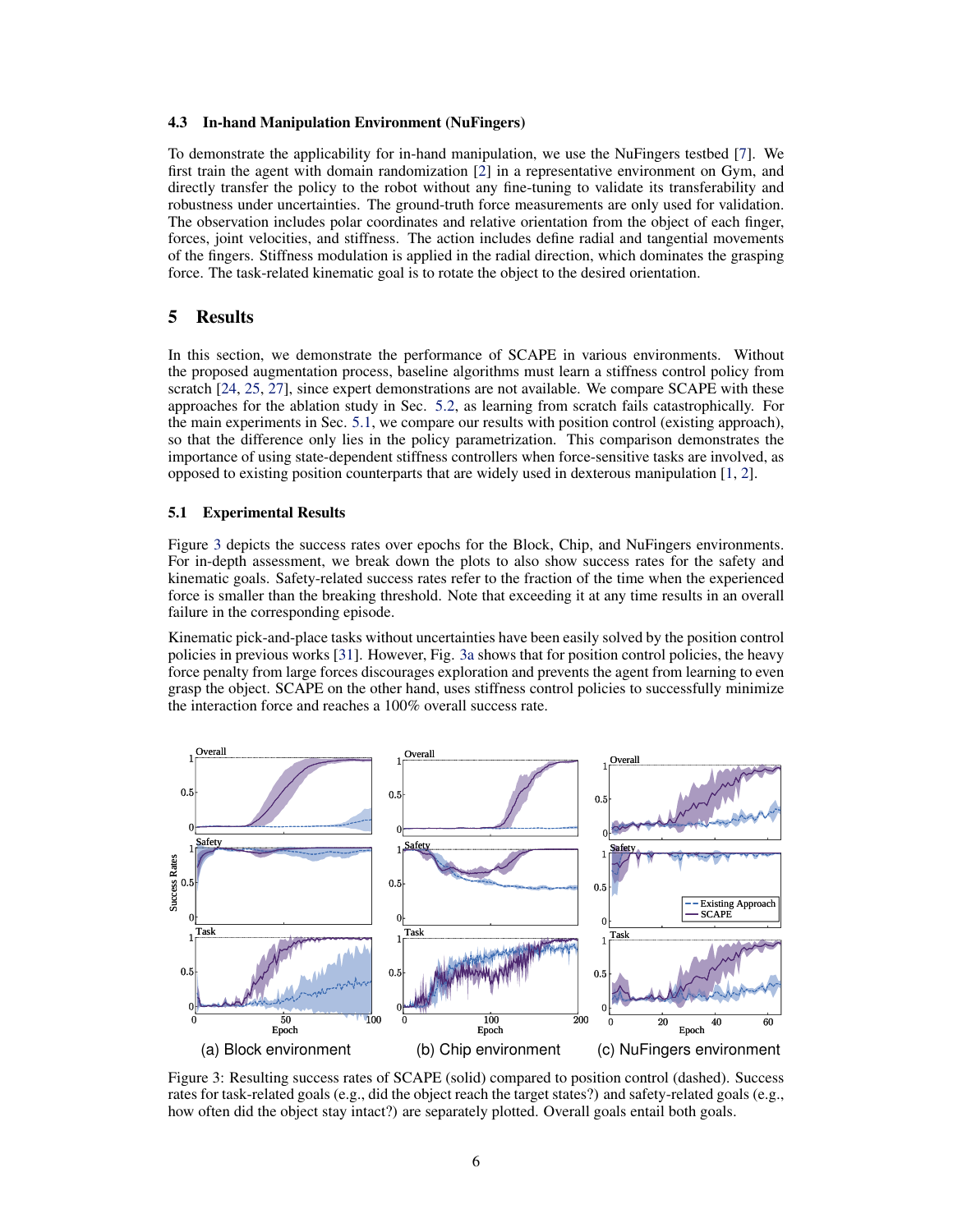<span id="page-6-0"></span>

Figure 4: For each of the environments, force experienced by the objects and kinematic error of the resulting policies are shown on the left. The mean Q values, forces, and stiffnesses evaluated after each epoch are shown on the right.

For the Chip environment where the action space is smaller, the position-controlled agent learns to complete the kinematic task entailed in the demonstrations to some degree as shown in Fig. [3b.](#page-5-0) However, it fails to address the safety issues, thereby breaking the object in almost all of the evaluation episodes. Note that unlike in the Block environment, the ground-truth force measurements are used for evaluation. It is notable that SCAPE still produced a successful policy by referencing only the quasi-static force measurements from the series elasticity, which do not include friction.

For the NuFingers environment in Fig. [3c,](#page-5-0) we find a similar trend as in the Block environment. The position control approach fails to learn a policy that completes the kinematic task. SCAPE however, reaps the benefits of stiffness control and finds a successful policy. Most importantly, in spite of the model discrepancies between the simulation and the actual robot, the resulting policy proves to be successful after the sim-to-real transfer without additional training. To summarize, it is evident that a state-dependent stiffness control policy outperforms the position control policy in terms of safety and robustness under uncertainties and that the SCAPE is capable of producing successful policies.

Figure 4 depicts various data during and after training. It is evident that the proposed approach quickly learns the necessary stiffness for the completion of the kinematic task. The stiffness and interaction force of the system are strongly related to one another as can be seen from the similar trends of the two curves. The existing approach which uses position control on the other hand, does not adjust the stiffness and therefore fails to reduce the interaction force.

Also, notice that the objects in the Chip and NuFingers environments experience much more force than what the robot can exert. This is because for evaluation, we use the ground-truth forces which come from various sources, such as the friction that depends on the normal force and the velocity of the object. The proposed approach successfully minimizes the ground-truth force without the actual measurement. While actual measurements will improve the stability, we expect the improvement to be marginal in the tested environments since large masses or explosive movements are not involved.

## 5.2 Ablation Study

To examine the effects of each technique used in this paper, we examine the Block environment under five different conditions:

- Condition 1: Reinforcement learning from scratch [\[24,](#page-9-0) [25,](#page-9-0) [27\]](#page-9-0), without a Q-filter, without an imitation regulator
- Condition 2: Reinforcement learning + imitation learning from augmented demonstrations, without a Q-filter, without an imitation regulator
- Condition 3: Reinforcement learning + imitation learning from augmented demonstrations, without a Q-filter, with an imitation regulator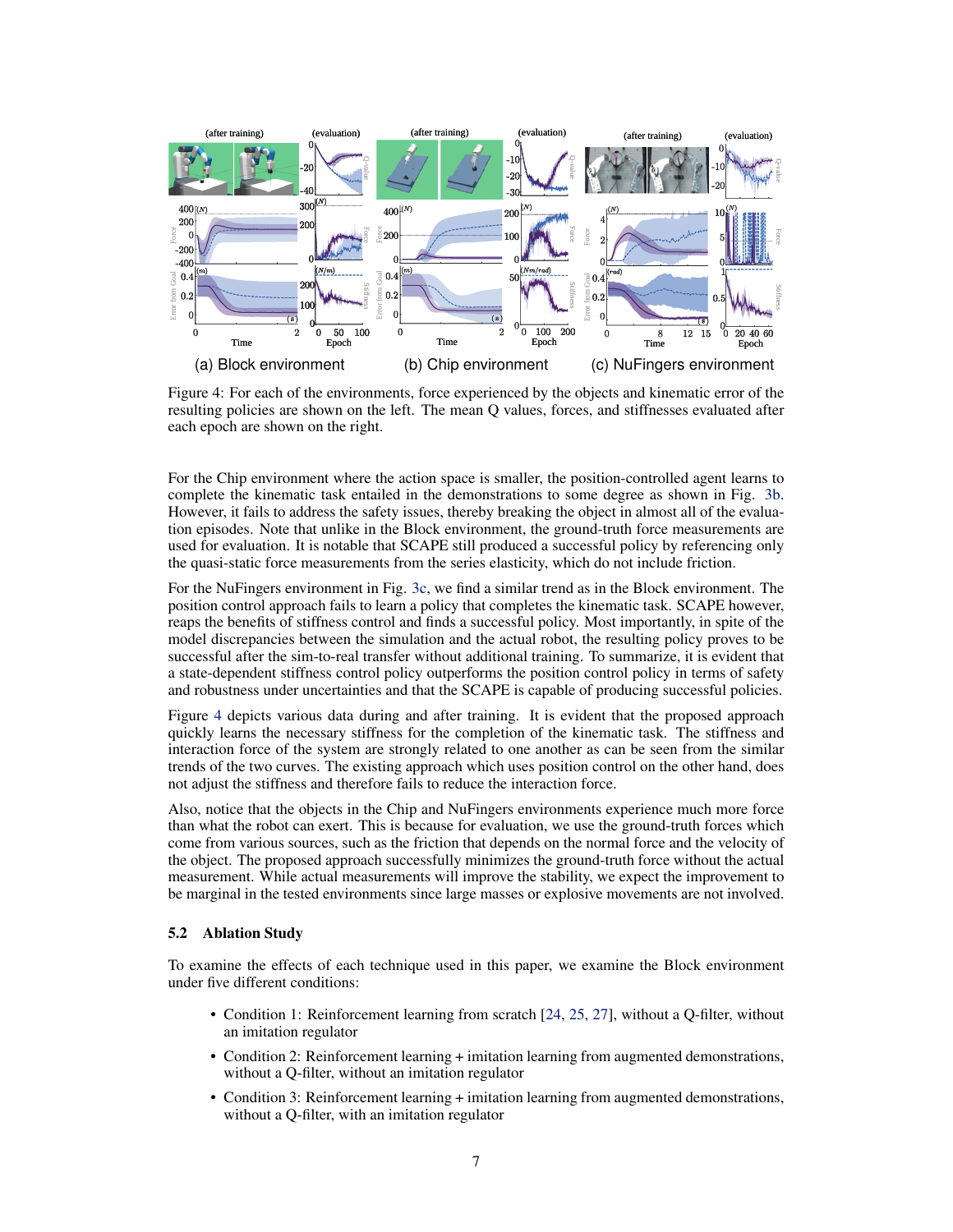

Figure 5: (a) Overall success rates during evaluation and (b) Safety-related success rates during exploration for different conditions in the Block environment.

- Condition 4: Reinforcement learning + imitation learning from augmented demonstrations, with a Q-filter, without an imitation regulator
- Condition 5: Reinforcement learning + imitation learning from augmented demonstrations, with a Q-filter, with an imitation regulator (SCAPE)

Condition 1 represents the approach taken by the researchers in the past [\[24,](#page-9-0) [25,](#page-9-0) [27\]](#page-9-0), where imitation learning was not used due to the absence of demonstration data. Conditions 2-5 use the augmented demonstrations introduced in this paper, with different combinations of complementary techniques. Note that condition 5 is used to produce the results in Fig. [3.](#page-5-0)

Overall success rates generated under the different conditions are shown in Fig. 5a. From these results, we confirm that existing approaches [\[24,](#page-9-0) [25,](#page-9-0) [27\]](#page-9-0) do not produce any meaningful results for multi-stage tasks (e.g., approaching an object, grabbing the object, and relocating the object). For such tasks, the augmented demonstrations play a crucial role in providing guidance to the policy through imitation learning.

Moreover, in conditions 2 and 3, the agent is unable to filter out undesirable behaviors, thereby consistently breaking the object during exploration as shown in Fig. 5b. Therefore, we confirm that the Q-filter allows the agent to make safe decisions. Also, applying the imitation regulator without the Q-filter fails from satisfying safety goals. Lastly, without the imitation regulator, the agent keeps referencing the suboptimal demonstrations, which causes oscillations and delays convergence. Switching to self-imitation learning using the imitation regulator helps reinforce some of the past good behaviors preventing the policy from diverging, which is shown by the higher mean and smaller variance of the condition 5 compared to those of condition 4.

## 6 Conclusions

We conclude that our approach, SCAPE, is capable of producing a successful state-dependent stiffness control policy, which plays a crucial role in ensuring safety and performance in dexterous manipulation. SCAPE produces competent manipulation skills by improving sample complexity with augmented position control experiences. The suboptimality of the augmented demonstrations is alleviated by a combination of the Q-filter and the imitation regulator, which results in faster and more stable convergence to a successful policy. These techniques prevent the agent from blindly imitating the suboptimal demonstrations, and help focus on the past desirable experience. Through various manipulation experiments, we validate that SCAPE outperforms the existing position control and stiffness control approaches. Therefore, SCAPE provides both safety and performance such that robust dexterous manipulation can be conveniently learned without stiffness control demonstrations. Future work may include extension of our work to seek the feasibility of passive stiffness modulation, which is a capability of human hands. Passive stiffness not only determines the safety under robot malfunction but also the dynamic behavior of the robot under sudden impacts.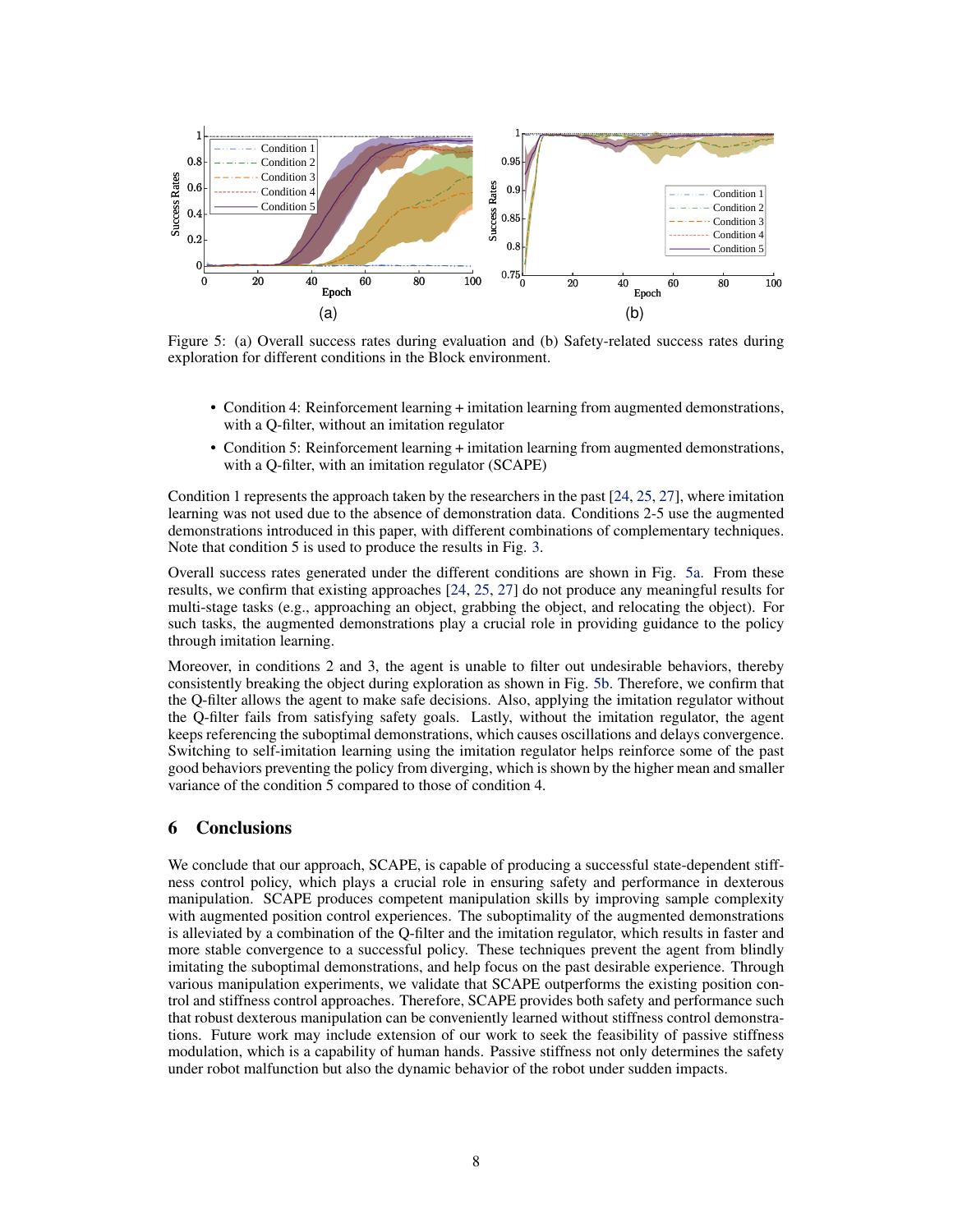#### <span id="page-8-0"></span>Acknowledgments

This work has taken place in the ReNeu Robotics Lab and Personal Autonomous Robotics Lab (PeARL) at The University of Texas at Austin. Effort in the ReNeu Robotics Lab is supported, in part, by NSF (1941260, 2019704), Facebook and Dept of VA. PeARL research is supported in part by the NSF (IIS-1724157, IIS-1638107, IIS-1749204, IIS-1925082), ONR (N00014-18-2243), AFOSR (FA9550-20-1-0077), and ARO (78372-CS).

#### References

- [1] A. Rajeswaran, V. Kumar, A. Gupta, G. Vezzani, J. Schulman, E. Todorov, and S. Levine. [Learning complex dexterous manipulation with deep reinforcement learning and demonstra](https://arxiv.org/abs/1709.10087)[tions.](https://arxiv.org/abs/1709.10087) *arXiv preprint: 1709.10087*, 2017.
- [2] M. Andrychowicz, B. Baker, M. Chociej, R. Józefowicz, B. McGrew, J. Pachocki, A. Petron, M. Plappert, G. Powell, A. Ray, J. Schneider, S. Sidor, J. Tobin, P. Welinder, L. Weng, and W. Zaremba. [Learning dexterous in-hand manipulation.](https://doi.org/10.1177/0278364919887447) *The International Journal of Robotics Research*, pages 3–20, 2020.
- [3] M. Li, H. Yin, K. Tahara, and A. Billard. [Learning object-level impedance control for ro](https://ieeexplore.ieee.org/abstract/document/6907861)[bust grasping and dexterous manipulation.](https://ieeexplore.ieee.org/abstract/document/6907861) *IEEE International Conference on Robotics and Automation (ICRA)*, pages 6784–6791, 2014.
- [4] T. Haarnoja, S. Ha, A. Zhou, J. Tan, G. Tucker, and S. Levine. [Learning to walk via deep](https://arxiv.org/abs/1806.05635) [reinforcement learning.](https://arxiv.org/abs/1806.05635) *arXiv preprint: 1812.11103*, 2018.
- [5] B. Samuel, M. Taylor, and P. Stone. [Transfer learning for reinforcement learning on a phys](https://ieeexplore.ieee.org/abstract/document/4046624)[ical robot.](https://ieeexplore.ieee.org/abstract/document/4046624) *Ninth International Conference on Autonomous Agents and Multiagent Systems-Adaptive Learning Agents Workshop (AAMAS-ALA)*, 2010.
- [6] T. D. Niehues, P. Rao, and A. D. Deshpande. [Compliance in parallel to actuators for improving](https://doi.org/10.1177/0278364914558016) [stability of robotic hands during grasping and manipulation.](https://doi.org/10.1177/0278364914558016) *The International Journal of Robotics Research*, pages 256–269, 2015.
- [7] M. Kim and A. Deshpande. [Balancing Stability and Stiffness Through the Optimization of Par](https://doi.org/10.1109/MRA.2020.3038555)[allel Compliance: Using Coupled Tendon Routing.](https://doi.org/10.1109/MRA.2020.3038555) *IEEE Robotics & Automation Magazine*, 2021.
- [8] R. Mir, A. Marjaninejad, and F. J. Valero-Cuevas. [The utility of tactile force to autonomous](https://arxiv.org/abs/2002.02418) [learning of in-hand manipulation is task-dependent.](https://arxiv.org/abs/2002.02418) *arXiv preprint: 2002.02418*, 2020.
- [9] F. J. Abu-Dakka and M. Saveriano. Variable impedance control and learning—a review. *Frontiers in Robotics and AI*, 7, 2020.
- [10] S. Schaal. [Is imitation learning the route to humanoid robots?](https://doi.org/10.1016/S1364-6613(99)01327-3) *Trends in cognitive sciences*, pages 233–242, 1999.
- [11] A. Nair, B. McGrew, M. Andrychowicz, W. Zaremba, and P. Abbeel. [Overcoming exploration](https://ieeexplore.ieee.org/abstract/document/8463162) [in reinforcement learning with demonstrations.](https://ieeexplore.ieee.org/abstract/document/8463162) *IEEE International Conference on Robotics and Automation*, pages 6292–6299, 2018.
- [12] H. Van Hoof, T. Hermans, G. Neumann, and J. Peters. [Learning robot in-hand manipulation](https://ieeexplore.ieee.org/abstract/document/73635245) [with tactile features.](https://ieeexplore.ieee.org/abstract/document/73635245) *IEEE-RAS 15th International Conference on Humanoid Robots*, pages 121–127, 2015.
- [13] T. Flash. The control of hand equilibrium trajectories in multi-joint arm movements. *Biological cybernetics*, 57(4):257–274, 1987.
- [14] E. Burdet, R. Osu, D. Franklin, T. Yoshioka, T. Milner, and M. Kawato. A method for measuring endpoint stiffness during multi-joint arm movements. *Journal of biomechanics*, 33(12): 1705–1709, 2000.
- [15] E. Theodorou, J. Buchli, and S. Schaal. [A generalized path integral control approach to rein](https://dl.acm.org/doi/10.5555/1756006.1953033)[forcement learning.](https://dl.acm.org/doi/10.5555/1756006.1953033) *The Journal of Machine Learning Research*, pages 3137–3181, 2010.